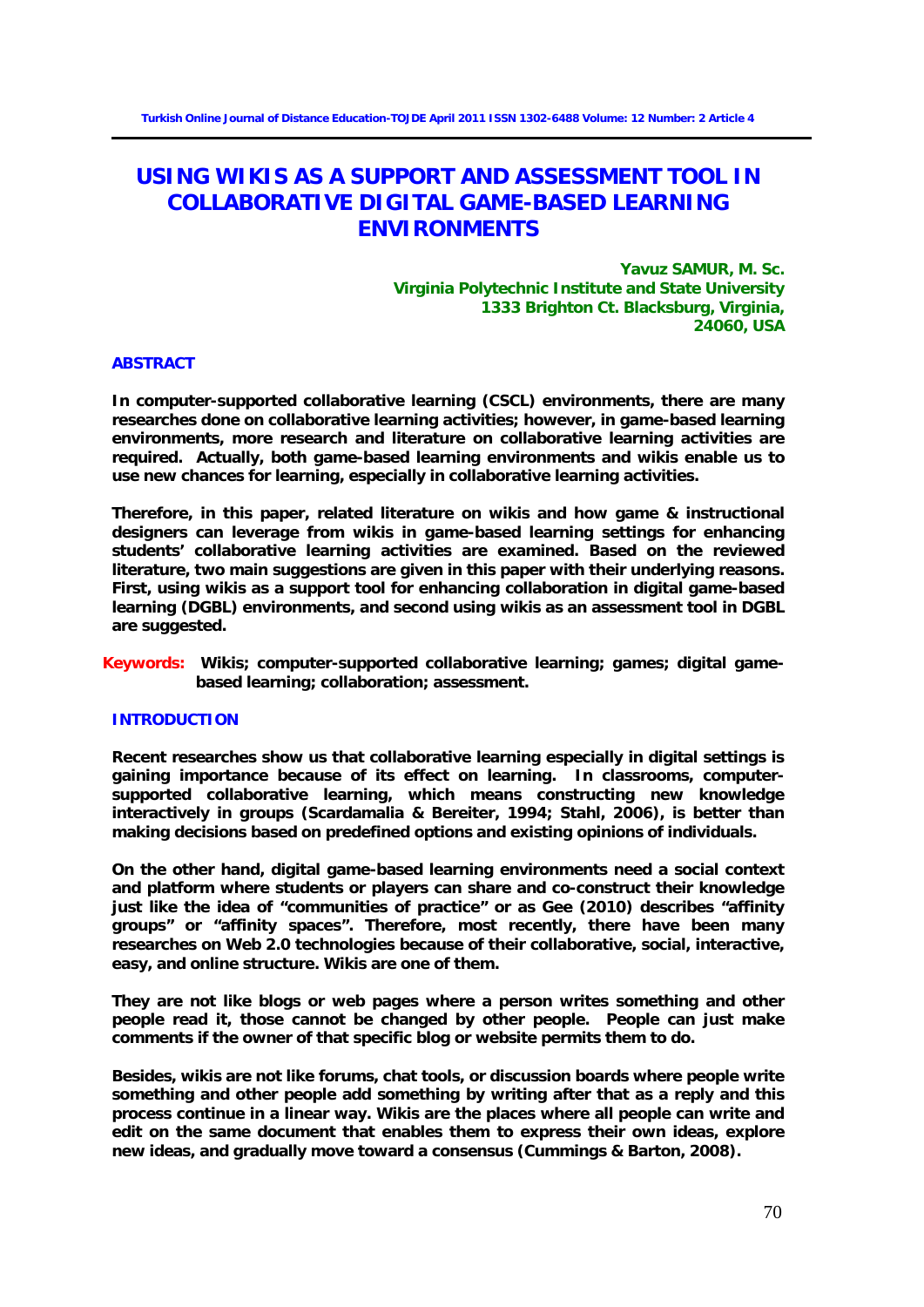**By this way, groups of people can study collaboratively on the same text about a specific topic (Cress & Kimmerle, 2008). Wikis provide an opportunity for students to learn collaboratively in an asynchronous environment. This unique technology provides social aspect for learning and instruction; therefore, most of the educators have been interested in using this type of technology in their classrooms to enhance collaboration, communication, and interaction in a written way; therefore, it can be said that wikis have special potential for computer-supported collaborative knowledge building and learning (Cress & Kimmerle, 2008; Yukawa, 2006).** 

**Besides that, many researchers studying on digital game-based learning or game design may not find right assessment tools for their instructional games to assess what students learn, how they learn, and if they reach their objectives or not. As most game researchers know, even though well-designed games provide more than enough feedback and their design have a place for assessment, they might be lack in terms of assessing students learning (Egenfeldt-Nielson, 2006); because, the focus while designing the game might not always be the assessment or assessing learners' performance. Giving students a multiple-choice test at the end of the game play (Hirumi, Appelman, Rieber, & Van Eck, 2010) may not be the best solution for assessment. Portfolio assessments, for example, have been used to measure students' achievement (Barab, Thomas, Dodge, Carteaux, & Tuzun, 2005; Kebritchi & Hirumi, 2008); but, wikis have not been used as an assessment tool before in DGBL environments; therefore, it is thought that wikis might fill this gap as a new suggestion with underlying reasons.**

# **THEORETICAL FRAMEWORK AND LITERATURE REVIEW**

## **Collaboration & CSCL**

**Most recently, computer-supported collaborative learning (CSCL) is a growing trend in learning sciences and it is an underlying collaborative theory for this paper. It is basicly dealing with how students can learn together with the help of computers (Stahl et al., 2006); therefore, it focuses on the use of technology or software environment as a medium, which is supporting collaborative methods of instruction (Koschmann, 1996; Stahl, 2006; Stahl et al., 2006). As it is understood from its name, there has to be collaboration in this environment; students need to cooperate with each other, communicate with each other in a written way or orally, and gain some knowledge or learning out of this environment; however, it is not an easy job to create that type of environment and learning activity. In collaboration, learning occurs socially as a collaborative construction of knowledge; therefore, collaborative activities are not individual-learning activities, but group interaction like negotiation and sharing are important; because, the participants remain engaged with a shared task that is constructed and maintained by and for the group (Stahl, Koschmann, & Suthers, 2006).** 

## **Wikis**

**Computer-supported communication helps students learn during they are engaged in authentic activities with real consequences (Bruckman, 2006). Within this respect, in this paper game-based learning environments are suggested to offer authentic activity with real consequences, wikis are suggested to provide communication among students through computer-supported distributed interaction. Wikis can serve students a learning environment synchronously or asynchronously. Wiki has some features itself, as we mentioned above, it is a Web 2.0 technology enabling people to use it more easily and more interactively than a blog or a website. The WYSIWYG (What You See Is What You Get) editing feature and automatic menu construction for navigation make wikis easy to use and make changes in wiki, so you do not have to know specific web design or web language skills to design a wiki space. Wiki is a user-friendly platform; everybody can write something and save it with co-editing feature.**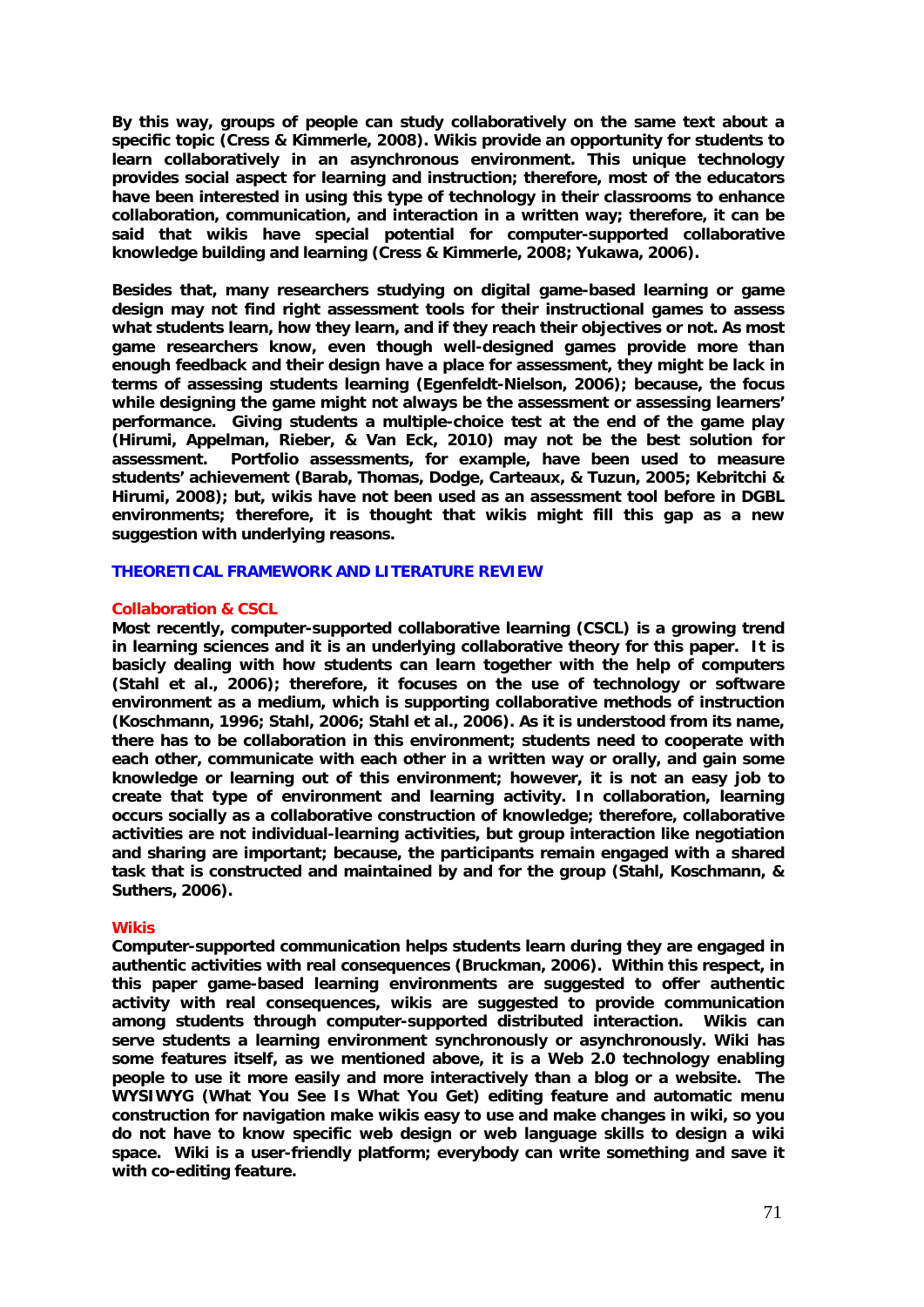**It is published and stored online right away.** 

**Moreover, there is a rollback feature that students can see the previous version of the wiki if there is something to be undone or for collecting data.** 

**Overall, when all of those features are gathered, wikis can be considered to support social constructivist learning and they can be used for enhancing group-based collaboration more than before. However, it does not mean that wikis are the best tools for enhancing collaboration because there is a limited evidence in the literature about the collaborative interactions are promoted by wiki-based learning tasks (Judd, Kennedy & Cropper, 2010).**

**In their study, Forte and Bruckman (2006) for example, used wikis to enhance collaborative writing and the results related with collaboration showed that students engage in more collaborative academic writing activities with the help of using wikis. In another study done by Minocha and Thomas (2007) distance course students leveraged from wiki to enhance group collaboration and the results show that wiki activities facilitated the learning of course concepts and the students' appreciation of the distributed nature of the process. More importantly, they suggested, "there is a need to support the discussion aspects of collaborative activities with more appropriate tools" (Minocha & Thomas, 2007, p.187). Related with these findings, most of the studies suggest that "wikis are not inherently collaborative and that additional components are required to promote participation and collaboration among students" (Judd, et al. 2010, p.343) which can be the digital games in this respect.**

# **WIKIS FOR ENHANCING COLLABORATION AND ASSESSMENT IN DGBL ENVIRONMENTS**

**In this paper, the understanding of a person's individual knowledge is serving as a resource for other people's learning is given high importance (Kafai, 2006; Scardamalia & Bereiter, 1994). In a game-based learning environment, wikis might be useful platforms because of the fact that students can articulate their ideas in writing by building each other's knowledge. Moreover, making tacit knowledge to be explicit, articulation (Collins, 2006) is another feature of wikis and it can promote learning as well.** 

**After playing games, students might articulate their ideas, their strategies, their tactics, and discuss/debate the issues about the game to ensure that students have the chance to articulate, negotiate, and advocate their skills and knowledge about the game. Moreover, according to the findings that Nussbaum, Winsor, Aqui, and Poliquin (2007) state,using wiki technology enhance the integration of arguments and counterarguments and foster the opinion change. Based on this finding, students might discuss their game strategies and provide suggestions to each other, by this way different strategies and techniques, that they use can be an important information for other players in his/her team during or after playing the game. When a better score is achieved by different student, he/she might update the wiki and tell his/her strategy so that they can earn more points and/or more time.** 

**May be, some other students will advocate their strategy; just because, they might think that when it is done they way they do, it is better than the other way; therefore, they will try to create counterarguments and defend them. This might help students engage in meta-cognition process where they understand and know how they learn the process. If we remember the earlier digital games, most of them were single player games. With the advances in technology, especially with the high-speed internet, game designers started to produce games with two players, later on, they started to make use of the groups, teams, or multi-player feature where players can play online.**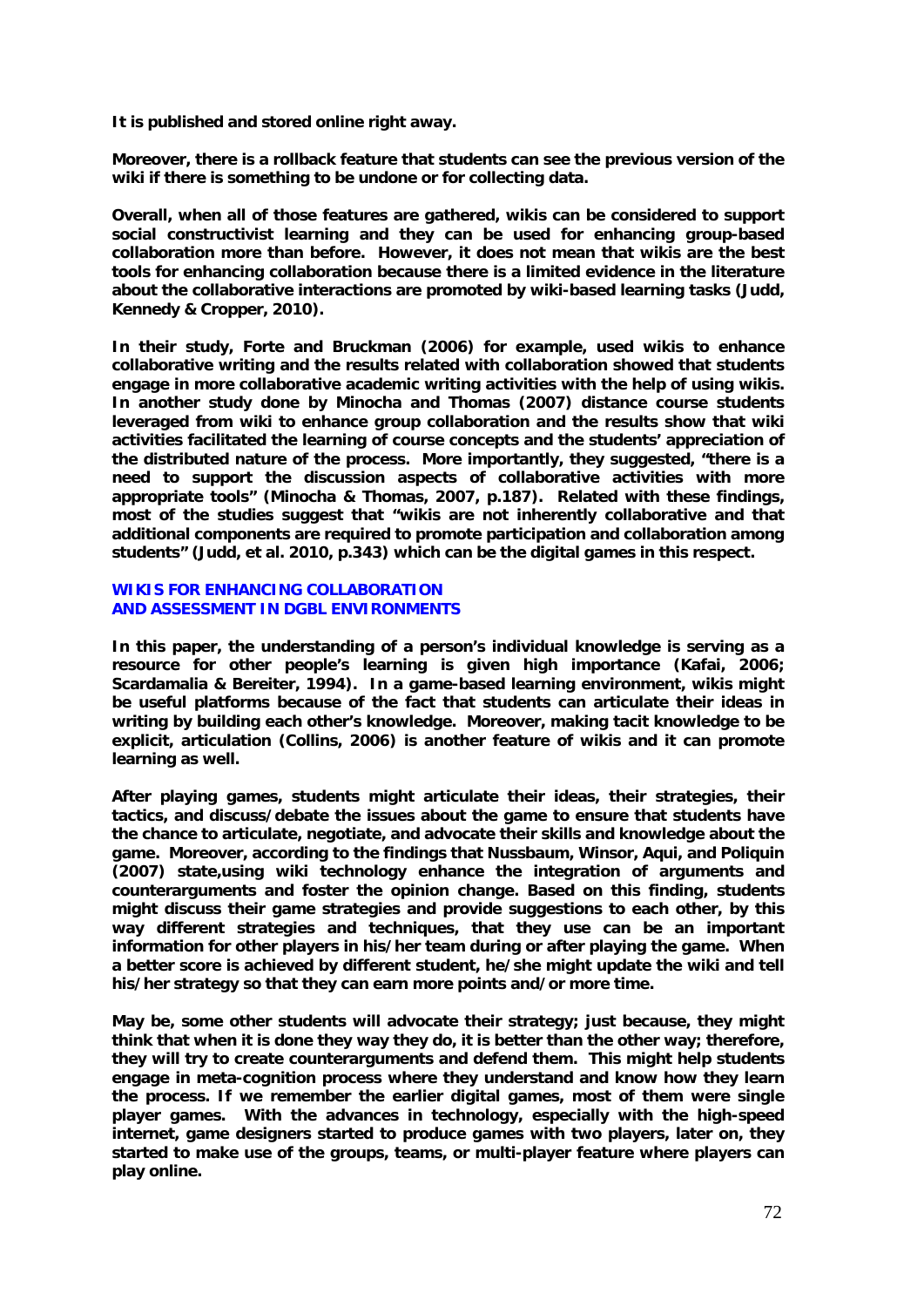**Games integrated with wikis, in this part, with the feature of multiple players, can help on working collaboratively or doing a task with collaboration in a given setting. The wiki is not sufficient only in itself to support the variety and range of online learning activities (Larusson & Alterman, 2009); therefore, using wiki and games can enhance interaction and collaboration among students; however, there has to be some structured activities need to be designed to engage higher-order thinking and critical reflection. Students should not be allowed to play the game and just write their ideas and thoughts about the game; it needs to be designed carefully to reflect students' ideas on specific topics and subtopics with the required scaffolding.** 

**The wiki integrated in the game must help students reflect on their play, how they play the game, what they do…etc.; because reflection, in this sense, is a very important aspect for learning. More importantly, a student who might have problems or who might afraid to attempt intellectual activity might have chance to express his/her knowledge in this type of environment. Besides, it allows students to look back on their performance and compare their performance with previous ones and with experts (Collins, 2006), peers, and/or opponents. In her findings, Yukawa (2006, p.203) states "the simple, flexible software tools used in the course (wiki-style collaborative software and simple email and chat programs) effectively supported inquiry learning and co-reflection". By using wiki, students can also see what they have written; besides, the teacher can also show them their process and they can reflect on their learning and participation in collaborative activities. Students' texts (transcripts) can be used as an important data source for researchers to support their investigations of student participation, collaboration, and assessment as well.** 

**Any teacher can leverage from wikis as a support tool for their structured before, during, and after game exercises and collaboration. Moreover teachers can scaffold the wiki with other materials to make it more effective collaborative learning environment. According to the findings that Larusson and Alterman (2009, p.376) found "scaffolding the wiki with project material turns the wiki structure into a mechanism that mediates and coordinates the students' cooperative work." In their study, they used example checklists, surveys, hints, and prototypes as scaffolding tools to enhance their learning. By using scaffolding, teachers can support students carrying out the tasks in order to leverage from the wiki environment in the most effective way. Also Nussbaum et al. (2007) found useful to include specific scaffolds on how to evaluate argument strength and/or to provide practice and feedback during the students are using wiki.**

**Stahl (2006, p.197) states that "groupware is hard to assess." Assessing and evaluating students with game play is clearly a challenge, because of its reliability and validity (it has to measure what the game is designed to teach) issues; so, it has to be designed very well in order to be fair to the students. Using wikis might be useful in this respect; just because, it is easy to follow students' ideas and thoughts thanks to the caching feature of wiki; so, the teacher can easily check each student's participation and co-construction of knowledge. If there is a guideline and a rubric that the students can follow, teachers can assess and evaluate students' active participation and constructing the knowledge process through wiki better than the traditional assessment ways like multiple-choice questions that are mentioned above.**

#### **CONCLUSION**

**Fulfilling a common task together, learning from peers, showing your own understanding for others to see, and co-constructing knowledge wikis can be an effective learning and assessment medium for students to increase CSCL activities before-during-after the game. Using wiki as a collaboration tool and as a support tool for DGBL environments can have a good effect on learning; however, we should keep in mind that it does not certify that all of the students will join these collaborative**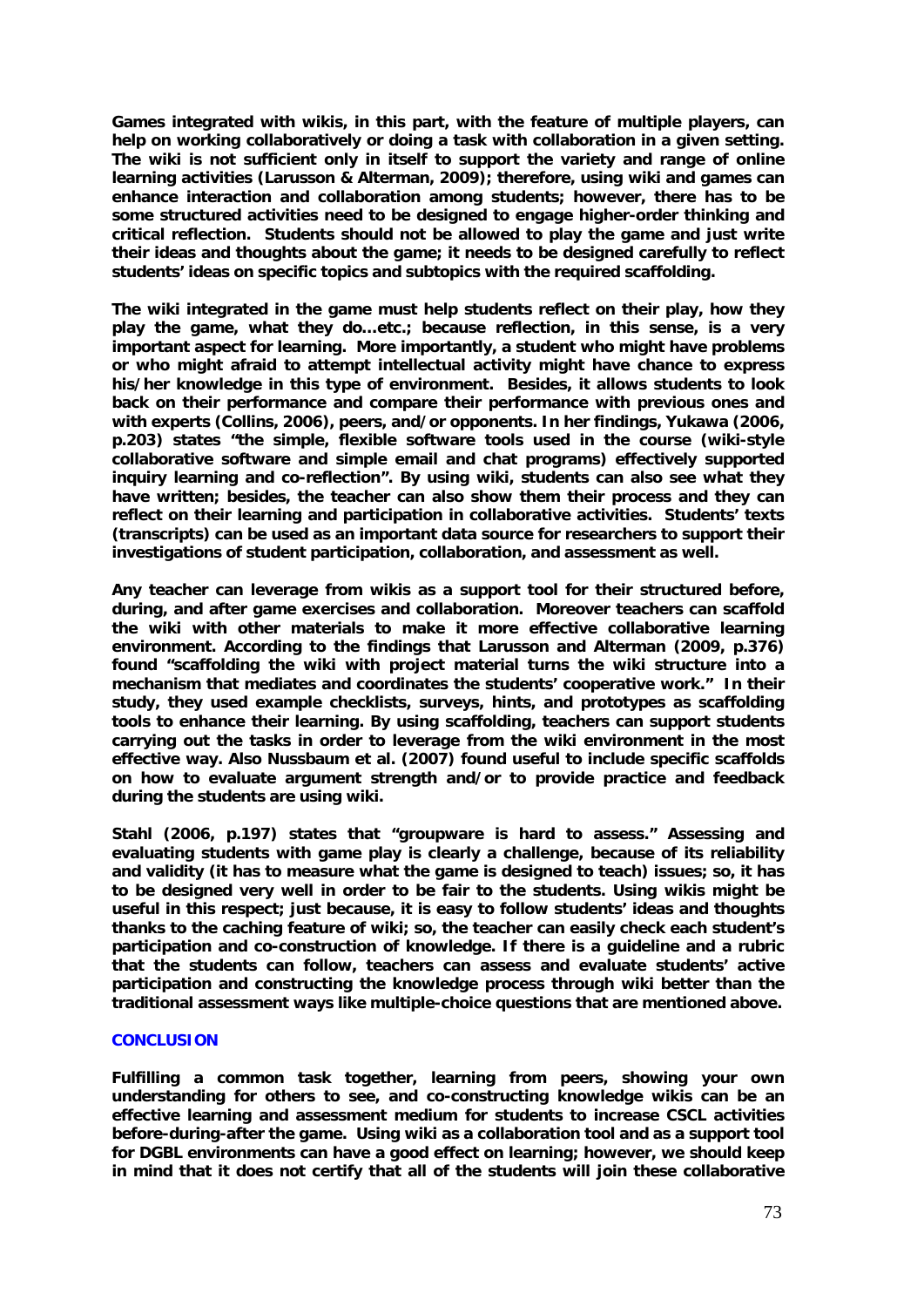**learning activities and give significant amount of importance to collaboration or learning via wikis and games.** 

**Therefore, with a good design and enough scaffolding, DGBL environments can be supported with wikis in terms of collaboration and assessment.** 

**In this respect, more literature reviews are needed for establishing a good design of games and wikis together and empirical research is needed to see the effectiveness of wikis integrated in DGBL environments on collaboration, students' assessment, and learning. For further research, a suitable instructional game can be selected and wikis can be integrated in this game to analyze the effect of wiki-supported game-based environment on collaboration and assessment with necessary support and scaffolding.**

## **Acknowledgements**

**I am heartily thankful to my supervisor, Dr. Michael Evans, whose encouragement, guidance and support from the initial to the final level enabled me to develop an understanding of the subject.**

# **BIODATA and CONTACT ADDRESSES of AUTHOR**



**Yavuz SAMUR, is a PhD candidate who is currently studying at Virginia Tech, VA, USA. His undergraduate degree is in English language teaching from Mugla University in Faculty of Education and his master's degree is in Curriculum and Instruction from the same university. He is a Fulbright scholar right now and is studying on digital game-based learning, multi-user virtual environments, and brain-based learning.**

**Yavuz SAMUR, PhD Candidate Virginia Polytechnic Institute and State University 401 Fairfax Rd. Apt. 522, Blacksburg, VA, 24060, USA Tel: +1 540 449 30 17 Emails: [ysamur@vt.edu](mailto:ysamur@vt.edu) or [yavuzsamur@gmail.com](mailto:yavuzsamur@gmail.com)**

#### **REFERENCES**

**Barab, S., Thomas, M., Dodge, T., Carteaux, R., & Tuzun, H. (2005). Making learning fun: Quest Atlantis, a game without guns.** Educational Technology Research and Development, 53**(1), 86–107.** 

**Bruckman, A. (2006). Learning in online communities. In R. K. Sawyer (ed.),** The Cambridge handbook of the learning sciences **(pp. 461-472). New York, NY: Cambridge University Press.**

**Collins, A. (2006). Cognitive apprenticeship. In: R. K. Sawyer (Ed.),** The Cambridge handbook of the learning sciences**. New York: Cambridge University Press. Cummings, R. E. & Barton, M. (2008).** Wiki writing: Collaborative learning in the college classroom**. Ann Arbor, MI: University of Michigan Press.**

**Cress, U. & Kimmerle, J. (2008). A systemic and cognitive view on collaborative knowledge building with wikis.** International Journal of Computer-Supported Collaborative Learning, 3**, 105–122.**

**Egenfeldt-Nielson, S. (2006). Overview of research on the educational use of video games.** Digital Kompetanse, 1 **(3), 184-213.**